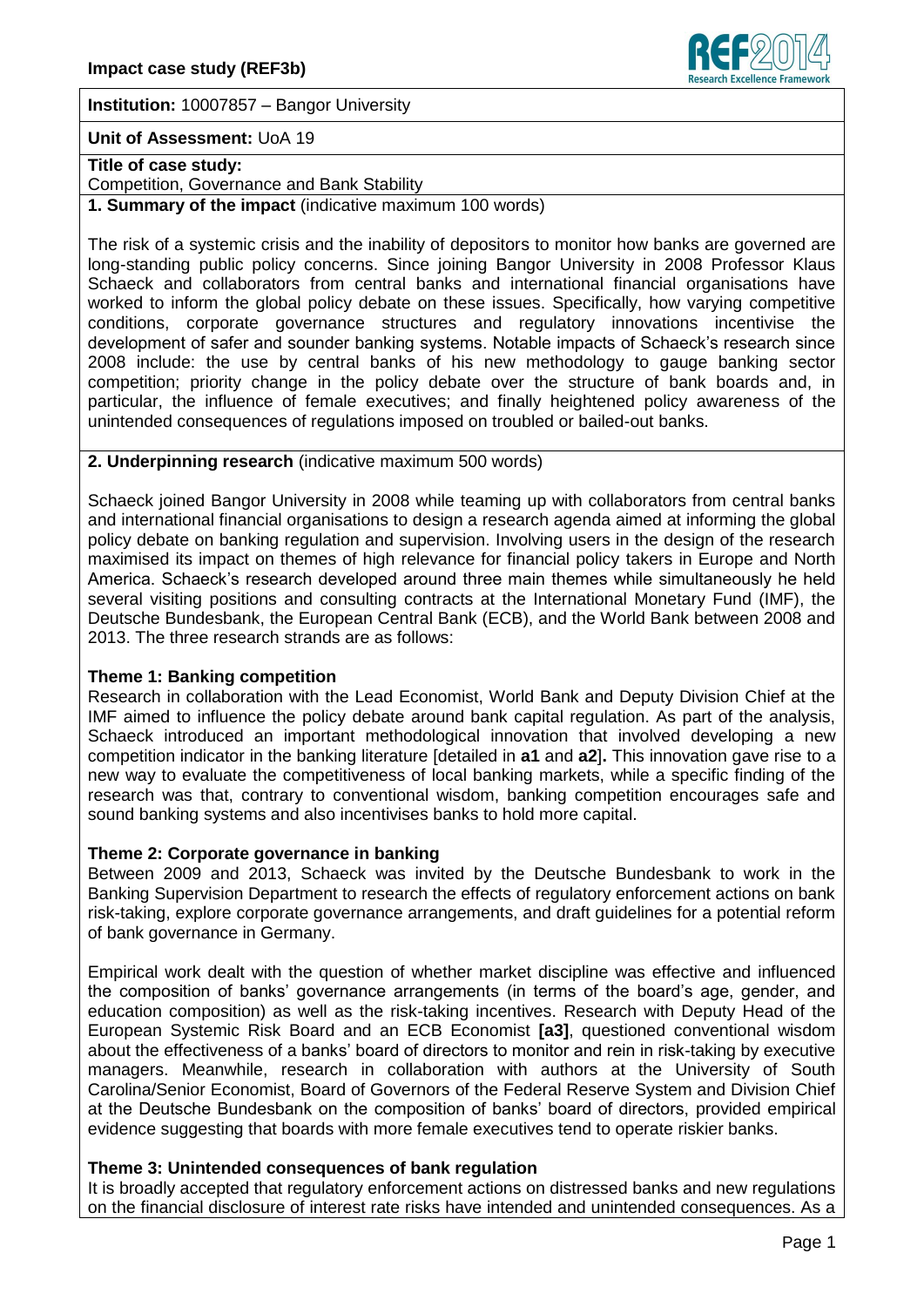

result of joint research with colleagues at the Bundesbank, Case Western Reserve University/MIT and the Federal Reserve, this research pointed out how new regulation on the disclosure of interest rate risks trigger banks to shift into less risky assets but, at the same time, have the effect of incentivising more aggressive hedging strategies. It led to a new understanding of troubled banks responses to regulatory intervention.

A second aspect of this research revolves around the links between bank bailouts and stability. Schaeck, in collaboration with a Senior Economist, World Bank [**a4**], provided empirical support to the view that bank bailouts and recapitalisations can increase competition, suggesting that the design of bailout strategies influences risk-taking through its effect on competition. This research challenged pre-established views on the role of government intervention in the financial sector.

**3. References to the research** (indicative maximum of six references)

## **Theme 1: Banking competition**

- **[a1] Schaeck, K.**, and Cihak, M. (*forthcoming*) 'Competition, efficiency, and stability in banking', *Financial Management* (early online version - DOI: 10.1111/fima.12010) (published also as [ECB Working Paper No. 932\)](http://papers.ssrn.com/sol3/papers.cfm?abstract_id=1240856)
- **[a2] Schaeck, K.**, and Cihak, M. (2012) 'Banking competition and capital ratios', *European Financial Management*, 18: 836–866 (published also as [IMF Working Paper No. 07/216\)](http://papers.ssrn.com/sol3/papers.cfm?abstract_id=1016246##). DOI: 10.1111/j.1468-036X.2010.00551.x

### **Theme 2: Corporate governance in banking**

**[a3] Schaeck, K.**, Cihak, M., Maechler, A., and Stolz, S. (2012) 'Who disciplines bank managers?', *Review of Finance*, 16: 197-243 (published also as [IMF Working Paper No.](http://papers.ssrn.com/sol3/papers.cfm?abstract_id=1531505)  [09/272\)](http://papers.ssrn.com/sol3/papers.cfm?abstract_id=1531505). Submitted to REF 2014 (REF Identifier 1968). DOI: 10.1093/rof/rfr010

# **Theme 3: Banking regulation and economic stability**

**[a4]** Calderon, C., and **Schaeck, K.** (2013) 'Bank bailouts, competition, and the disparate effects for borrower and depositor welfare', [World Bank Policy Paper 6410.](http://elibrary.worldbank.org/content/workingpaper/10.1596/1813-9450-6410) Available at: http://papers.ssrn.com/sol3/papers.cfm?abstract\_id=2251716

# **4. Details of the impact** (indicative maximum 750 words)

The pathways to impact of Schaeck's research involved user-groups from the outset and the findings were disseminated through presentations at central banks, by authoring publications of national and international financial organisations, and by engaging the general public through national and international media. In short, the research led to a transformation in the policy debate at several central banks and has received global media coverage.

### **Theme 1: Banking competition**

To involve users from the design stage of the research, Schaeck held a visiting appointment at the International Monetary Fund (2008), Lamfalussy Fellowship at the European Central Bank (2008), and a consulting contract also at the European Central Bank (2011) [see **b1**].

Schaeck disseminated this research through presentations to, and discussions with, staff at central banks, namely: the Financial Stability Department of the Bank of England (2010), the Deutsche Bundesbank (2010 and 2011); and the U.S Federal Deposit Insurance Corporation (2011 and 2012). Early versions of this work led to Schaeck being invited to be a panellist in the G20 OECD Workshop "The New Financial Landscape" (Paris, 2011), presenting his work alongside IMF Deputy Director and ministers of finance and governors of central banks from several countries.

The key findings led to Schaeck and collaborators establishing a new indicator of competition for the banking industry [as detailed in **a1** and **a2**], which is now used by among others the Deutsche Bundesbank and the European Central Bank, to gauge the level of competition in local banking markets [see **b2**]. The research results also featured prominently in discussions between the IMF and the Association of German Banks. Indeed, the Association used Schaeck's research to argue for policies to increase competition in the domestic banking market.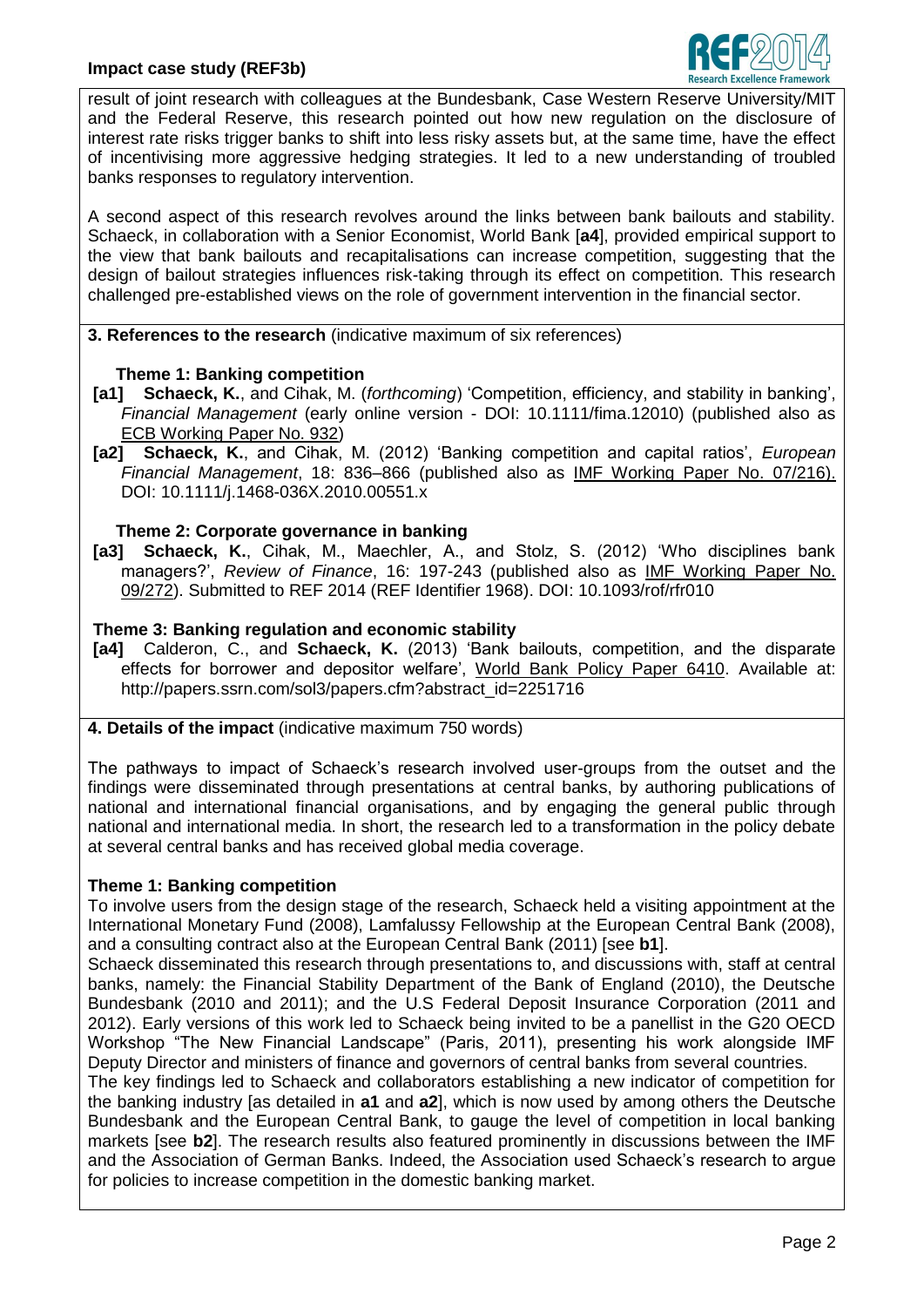### **Impact case study (REF3b)**



The substantial impact on policy debate is reflected in the findings of Schaeck's research being cited in several issues of the IMF's 'Global Financial Stability Report' [**b3** and **b7**], as well as the OECD's 'Report on Competition: Issues in Banking' (2011). The ideas put forward by Schaeck also feature prominently in the UK's Independent Commission on Banking (the so-called Vickers Report on structural reform to the UK system, 2011), recommendations of which are being incorporated into the UK Banking Act 2013 [**b4**]. This evidence highlights the wide-ranging influence that Schaeck's work has had on policy formulation in the area of banking competition in central banks and various international financial organisations [**b3, b6** and **b10**]**.**

### **Theme 2: Corporate governance in banking**

*Schaeck's* research on executive board composition *initiated an international debate* and heightened the general public's awareness of the potential destabilising influence of various policy proposals. This was particularly the case relating to reforms advocating female board quotas, a topic that has been discussed intensely in Europe and elsewhere. Indeed, the European Commission abandoned the idea of a mandatory board quota and Schaeck's research received significant attention in this debate, particularly in Germany, as illustrated by its use by the Minister for Labour and Social Affairs, the President and Vice-President of the Deutsche Bundesbank who debated the role of board quotas in April 2012 in response to the media attention triggered by Schaeck's research. This research also features in supplementary documents put forward by interest groups lobbying against the introduction of female board quotas to a German parliamentary enquiry on the introduction of mandatory board quotas in bank governance.

Global media attention over Schaeck's research dealing with role of female board members and the effectives of boards to control senior managers is evidenced in *Handelsblatt* (Front page, 28 January 2010), *Wirtschaftswoche* (28 January 2010)*, Financial Times* (27 March 2012), *The Guardian* (27 March 2012)*, The Telegraph*, *ITV News* (27 and 28 March 2012)*, BBC News* (27 March 2012), *CNBC* (27 March 2012)*, Forbes* (28 and 29 March 2012)*, Financial Times Deutschland* (27 March 2012)*, The Australian* (28 March 2012)*, The Globe and Mail* (5 April 2012), and other newspapers in Spain, Switzerland, Poland, and in several countries in Latin America.

#### **Theme 3: Banking regulation and economic stability**

Between 2008 and 2013, Schaeck disseminated his work on the link between regulation and economic stability [**a4**], through presentations and discussions with staff at the European Central Bank (2009, 2010), the Bank of England (2009, 2010 and 2011), and the Deutsche Bundesbank (2010, 2011, 2012, and 2013) [**b6** and **b9**]. The findings of this research were disseminated widely through citations within policy documents of central banks [**b7**], deposit insurance agencies and other regulatory bodies [**b3, b4** and **b5**]**.**

The discussions with bank supervisors and economists aimed to inform policymaking and operational work around the intervention of distressed financial institutions. In particular, the study on the regulation of interest rate risk was presented to the full Board of the Deutsche Bundesbank at its meeting of May 2013. The German central bank has used this research in its internal deliberations to evaluate and anticipate potentially unintended consequences of regulatory behaviour [**b2**]. The further impact of this research is evidenced by it having heightened the policy debate on the unintended consequences of regulatory enforcement actions in distressed banks, having stimulated discourse on the design of bank bailout packages, and having resulted in the better deployment of resources in the resolution of distressed banks [**b3** and **b6**].

Other signs of impact include Schaeck being appointed as a consultant (2011 to 2012) for the design of the inaugural issue of the World Bank's Global Financial Development Report **[b3]**. His work on bank bailouts and the role of the state in financial systems influenced directly Chapter 4 of this new flagship publication. Research on the unintended effects of bank recapitalizations in the U.S., also had an impact on the general public's knowledge on these issues, as Schaeck was interviewed on this topic by the *Rolling Stone Magazine* in January 2013.

**5. Sources to corroborate the impact** (indicative maximum of 10 references)